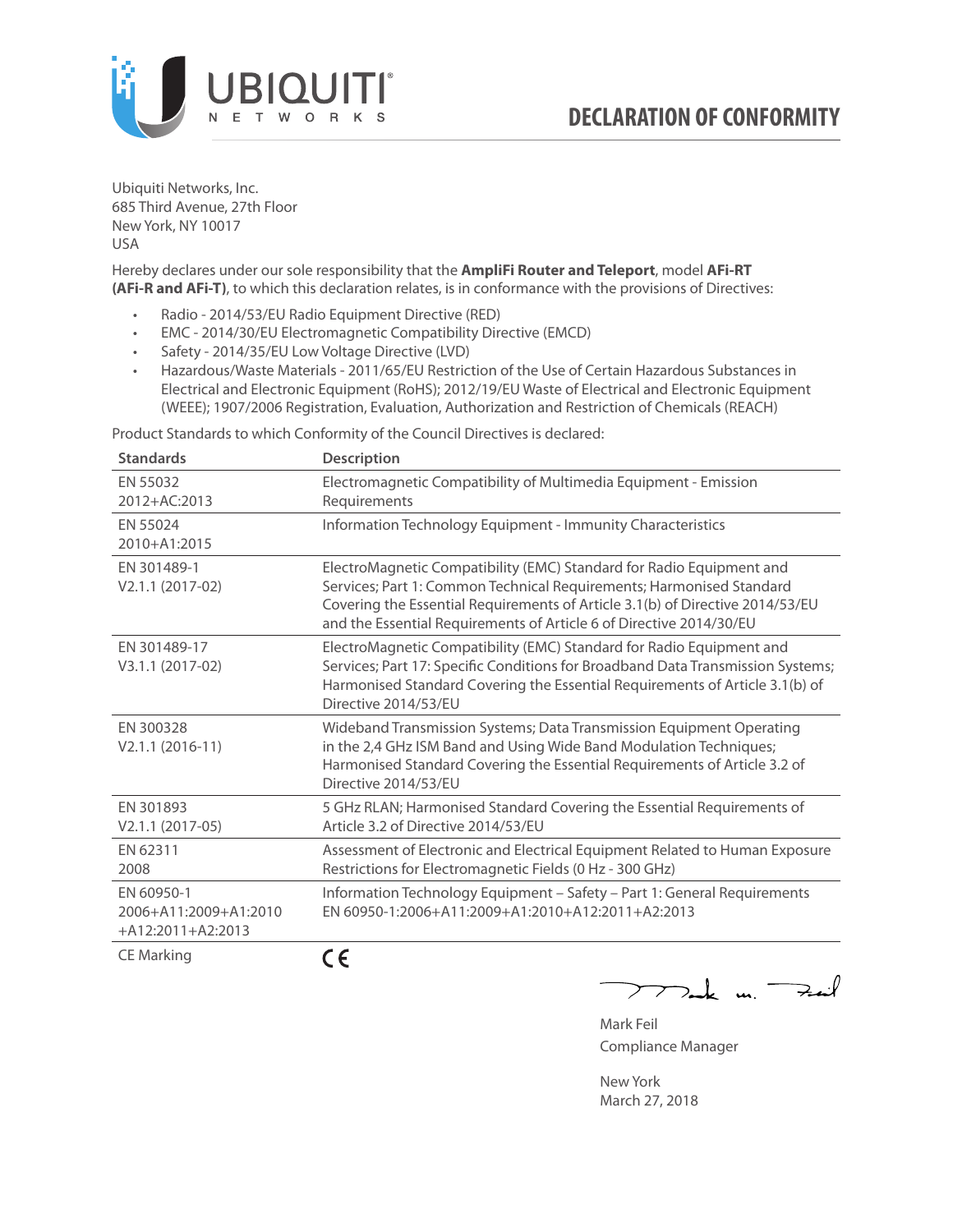

# **български** [Bulgarian]

С настоящото UBIQUITI NETWORKS декларира, че този тип радиосъоръжение AFi-RT (AFi-R и AFi-T) е в съответствие с Директива 2014/53/ЕС.

# **Hrvatski** [Croatian]

UBIQUITI NETWORKS ovime izjavljuje da je radijska oprema tipa AFi-RT (AFi-R i AFi-T) u skladu s Direktivom 2014/53/EU.

# **Čeština** [Czech]

Tímto UBIQUITI NETWORKS prohlašuje, že typ rádiového zařízení AFi-RT (AFi-R a AFi-T) je v souladu se směrnicí 2014/53/EU.

# **Dansk** [Danish]

Hermed erklærer UBIQUITI NETWORKS, at radioudstyrstypen AFi-RT (AFi-R og AFi-T) er i overensstemmelse med direktiv 2014/53/EU.

# **Nederlands** [Dutch]

Hierbij verklaar ik, UBIQUITI NETWORKS, dat het type radioapparatuur AFi-RT (AFi-R en AFi-T) conform is met Richtlijn 2014/53/EU.

# **English**

Hereby, UBIQUITI NETWORKS declares that the radio equipment type AFi-RT (AFi-R and AFi-T) is in compliance with Directive 2014/53/EU.

# **Eesti keel** [Estonian]

Käesolevaga deklareerib UBIQUITI NETWORKS, et käesolev raadioseadme tüüp AFi-RT (AFi-R ja AFi-T) vastab direktiivi 2014/53/EL nõuetele.

# **Suomi** [Finnish]

UBIQUITI NETWORKS vakuuttaa, että radiolaitetyyppi AFi-RT (AFi-R ja AFi-T) on direktiivin 2014/53/EU mukainen.

# **Français** [French]

Le soussigné, UBIQUITI NETWORKS, déclare que l'équipement radioélectrique du type AFi-RT (AFi-R et AFi-T) est conforme à la directive 2014/53/UE.

# **Deutsch** [German]

Hiermit erklärt UBIQUITI NETWORKS, dass der Funkanlagentyp AFi-RT (AFi-R und AFi-T) der Richtlinie 2014/53/EU entspricht.

# **Ελληνικά** [Greek]

Με την παρούσα ο/η UBIQUITI NETWORKS, δηλώνει ότι ο ραδιοεξοπλισμός AFi-RT (AFi-R και AFi-T) πληροί την οδηγία 2014/53/ΕΕ.

# **Magyar** [Hungarian]

UBIQUITI NETWORKS igazolja, hogy a AFi-RT (AFi-R és AFi-T) típusú rádióberendezés megfelel a 2014/53/EU irányelvnek.

# **Íslenska** [Icelandic]

Hér með lýsir UBIQUITI NETWORKS yfir því að AFi-RT (AFi-R og AFi-T) er í samræmi við tilskipun 2014/53/ESB.